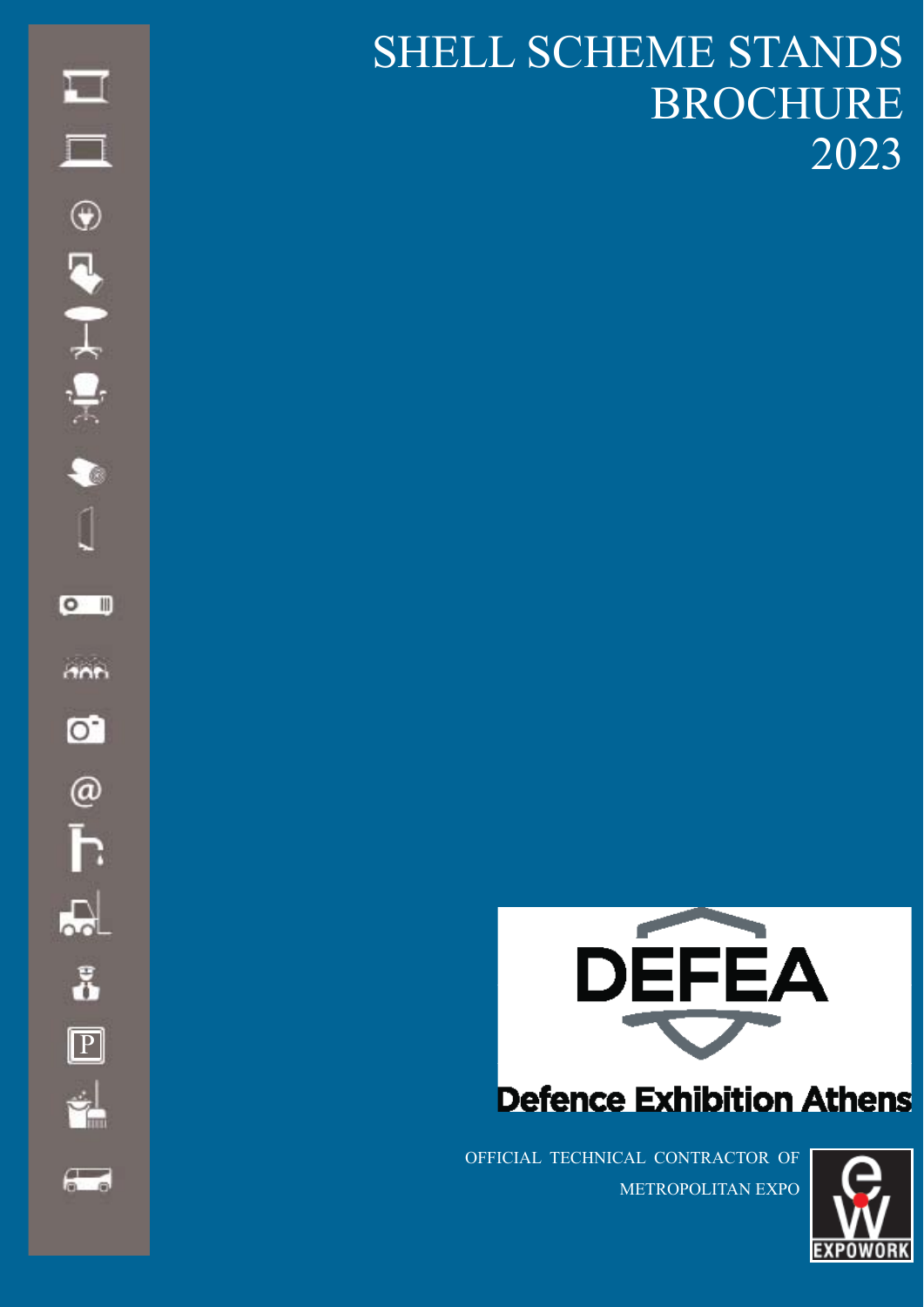### SERVICES

### Shell Scheme Stands

### a) Shell Scheme Stand - Basic Type

The Basic Shell Scheme type is a shell scheme stand solution at 3.00m height, constructed with an aluminum framed OCTANORM system and white wall panels. Grey carpet, ceiling beams for spots and fascia board with company name are included.

The stand is equipped with 3 black leather chairs, 1 round glass table 0.70m, 1 TV-Video white desk 1.03x0,72x1,02m with printings in front (upper dim. 1.05x0.18m and bottom dim. 0.945x0.67m), 1 black stool, 1 storage room 1,00x1,00 with white wooden door, 1 waste basket, 1 spotlight per 3 sqm, 1 grounded socket 0.5KW and 1 digital printing in vinyl 0,95x2,38m (artwork to be provided by exhibitor).



| Furniture, lighting equipment $\&$<br>signage according to the following table. |          |  |
|---------------------------------------------------------------------------------|----------|--|
| <b>PRODUCT</b>                                                                  |          |  |
| Grounded socket 0.5KW                                                           | 1        |  |
| Spotlight                                                                       | $1/3m^2$ |  |
| Black leather chairs                                                            | 3        |  |
| Round table with<br>glass surface, diameter<br>0.70m                            | 1        |  |
| TV - video desk with<br>printouts                                               | 1        |  |
| Bar stool                                                                       | 1        |  |
| Exhibitors' name on fascia to<br>open sides                                     | 1        |  |
| Digital printing in vinyl<br>0,95x2,38m                                         |          |  |
| Waste basket                                                                    | 1        |  |

PRICE  $\epsilon$ 65,00 / m<sup>2</sup>

\*Orders are processed according to priority & availability.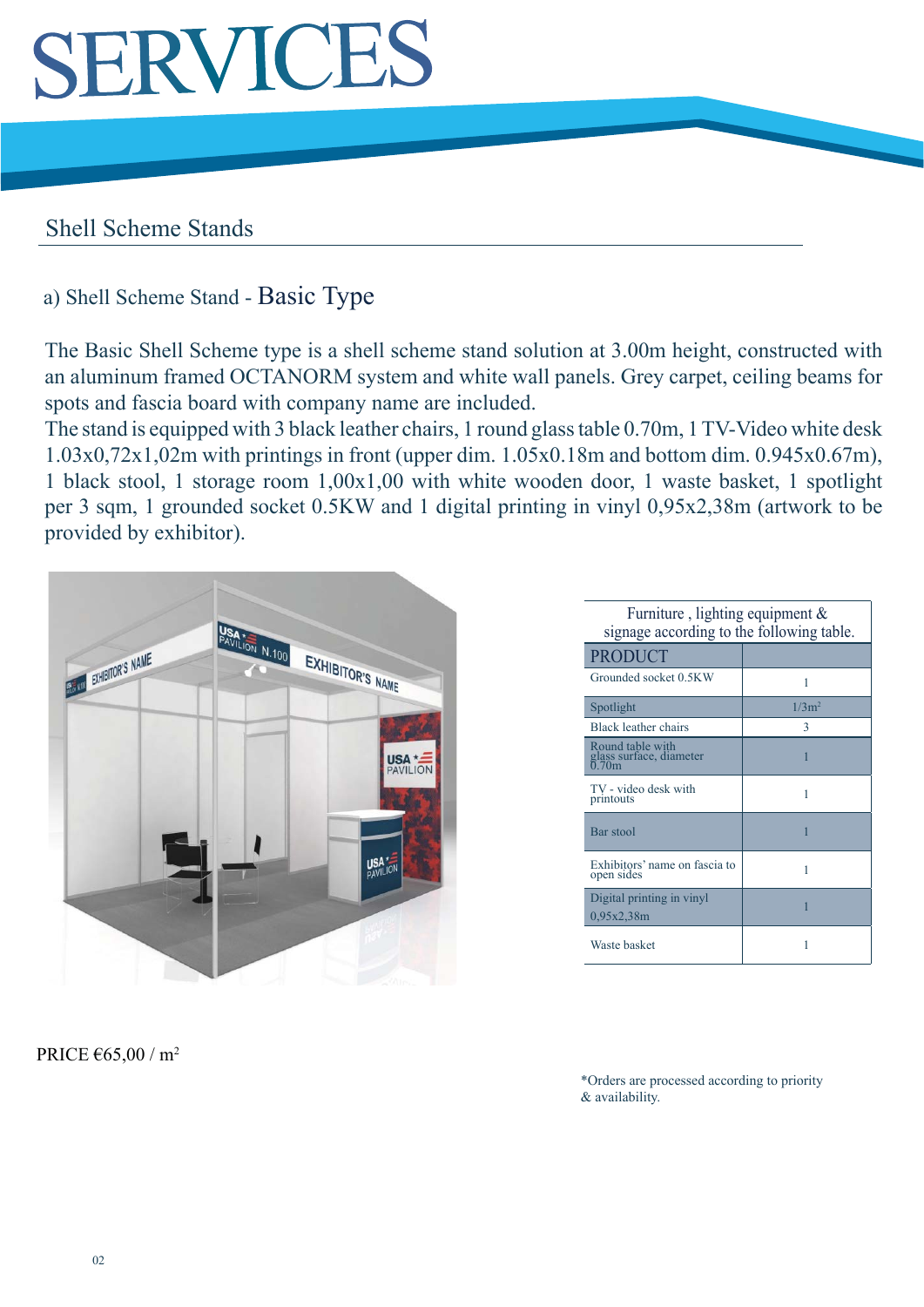| EXHIBITION : Defea 2023 |                |  |
|-------------------------|----------------|--|
|                         |                |  |
|                         |                |  |
|                         |                |  |
| $E-mail:$               | (if available) |  |

#### SHELL SCHEME STAND

### Basic Type

| <b>DESCRIPTION</b> |                    | PRICE /m <sup>2</sup> ( $\epsilon$ ) | m <sup>2</sup> | <b>VALUE</b> |
|--------------------|--------------------|--------------------------------------|----------------|--------------|
| Shell scheme stand |                    | 65,00                                |                |              |
|                    | NET VALUE          |                                      |                |              |
|                    | VAT 24%            |                                      |                |              |
|                    | <b>TOTAL VALUE</b> |                                      |                |              |





\*Shell scheme stands are delivered clean in the morning of 05/05/2023. After that date the exhibitor shall take care for the cleaning of the booth.

\*\*Free booth's construction cancelation up to 14/04/2023. From then on a 50% fee will be charged to exhibitors up to 23/04/2023. From 24/04/2023. he exhibitors will be charged with the total amount of booth's construction.

\*\*\*Ground socket included in package does not operate on a 24h basis.

| To confirm your order, please send this form via: fax +30 210 3542999 or email: defea@expowork.gr<br>before 27/03/2023<br>You are kindly requested to settle your account no later than 28/04/2023.                                                                                                                                                                                       | Authorised by                       |
|-------------------------------------------------------------------------------------------------------------------------------------------------------------------------------------------------------------------------------------------------------------------------------------------------------------------------------------------------------------------------------------------|-------------------------------------|
| Payments methods:                                                                                                                                                                                                                                                                                                                                                                         | Full name:                          |
| <b>MASTERCARD</b><br><b>DINERS</b><br>VISA<br>1. Credit card                                                                                                                                                                                                                                                                                                                              | Position:                           |
| 2. Bank Transfer to the following account:<br>EXPOWORK S.A. INTEGRATED EXHIBITION & CONGRESS SYSTEMS<br>PIRAEUS BANK, Bank Address: 18, AGGELAKI STR. 546 21 THESSALONIKI<br>Tel: +30 2310 271352 Fax: +30 2310 281813<br>EURO A/C no: IBAN GR 8401 7220 2000 5202 018 199-548<br>Bank SWIFT Code: PIRBGRAA PIK<br>(the customer is liable for any bank transfer expenses that may arise) | Date:                               |
| 3. Invoices are issued in Greek and distributed during the exhibition.                                                                                                                                                                                                                                                                                                                    | Signature & Stamp<br>0 <sup>3</sup> |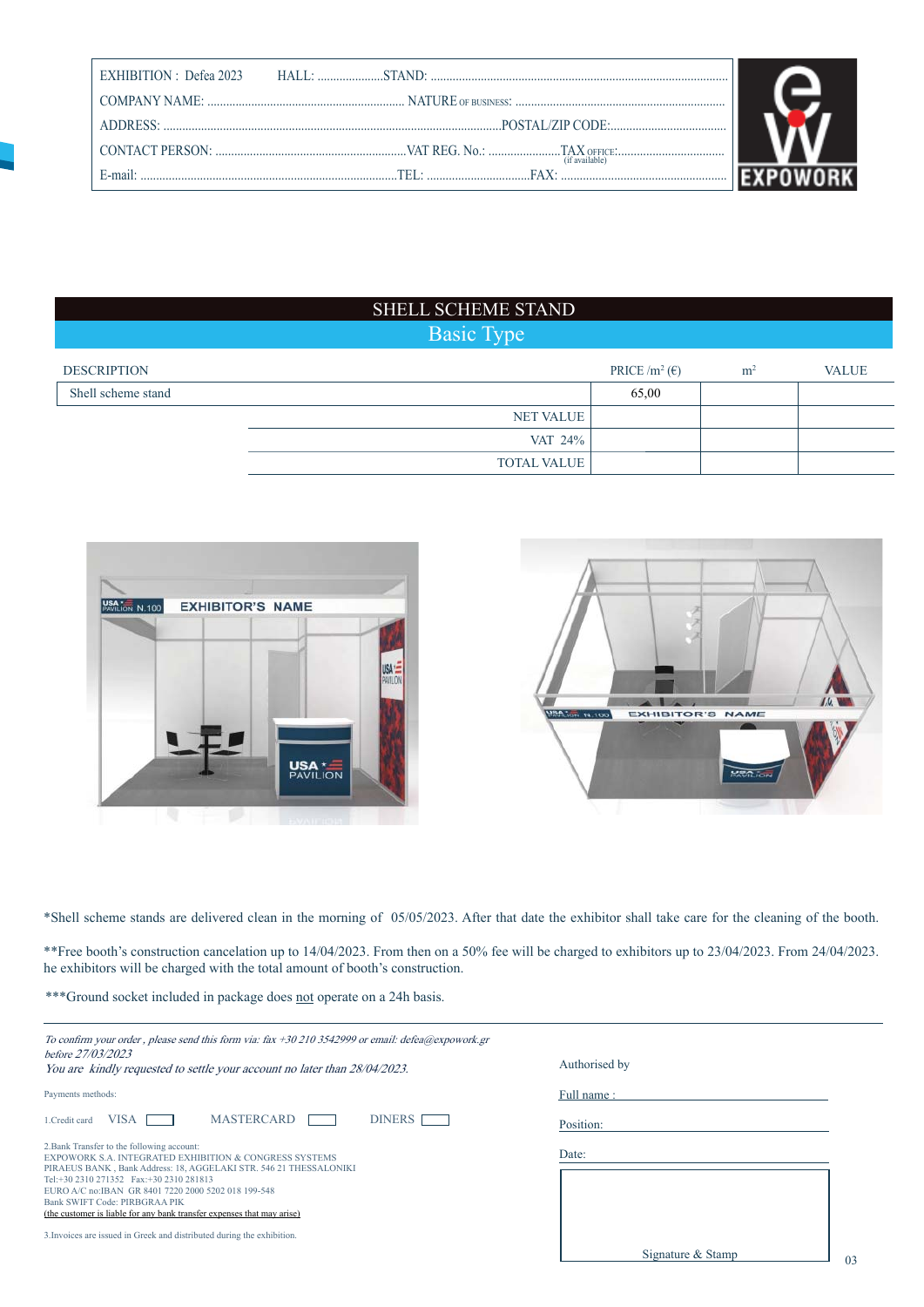## SERVICES

### b) Shell Scheme Stand - Superior Type 24m² up to 40m²

The Superior Shell Scheme type is a shell scheme stand solution at 3.00m height, constructed with an aluminum framed OCTANORM system and wall panels (wall color range).

Carpet (color range), ceiling beams for floodlights  $(1/4 \text{ sqm})$  and a storage room  $1.00x1.00m$  with white wooden door are included.

The stand is also equipped with a glass round table 0,70m, K5 plastic chairs, 1 infodesk, 1 bar stool, 1 floor stand brochure holder, 1 grounded socket 0.5KW, 1 waste basket, large scale company logo printout (1,00x3,50m) for high visibility on a maxima construction at front sides and a digital printing in vinyl dim. 0,95x2,38m on wall panel (artwork to be provided by exhibitor).



White

#### PRICE  $\epsilon$ 110,00 / m<sup>2</sup>

Wall colour range:

| Furniture, lighting equipment & signage according to<br>the following table. |                   |  |
|------------------------------------------------------------------------------|-------------------|--|
| <b>PRODUCT</b>                                                               | from $24m^2$      |  |
| Grounded socket<br>0.5KW                                                     | 1                 |  |
| Led 100W                                                                     | 1/4m <sup>2</sup> |  |
| Bar stool                                                                    | 1                 |  |
| Plastic chair                                                                | $\overline{3}$    |  |
| Info desk                                                                    | 1                 |  |
| Round table with<br>glass surface, diameter 0.70m                            | 1                 |  |
| Brochure rack A4                                                             | 1                 |  |
| Digital printing<br>0.91x2.38m                                               | 1                 |  |
| Digital printing<br>with company<br>printout<br>1.00x3.50m                   | upon construction |  |
| Storage room<br>1.00x1.00m with<br>white wooden door                         | 1                 |  |
| Waste basket                                                                 | 1                 |  |

\*For stands over 40m2 , lighting, signage and equipment quantities will be adjusted accordingly. Contact Expowork's customer service for information.

\*Orders are processed according to priority & availability.



▶ Blue

\*Please mark with X your preferred wall & carpet colour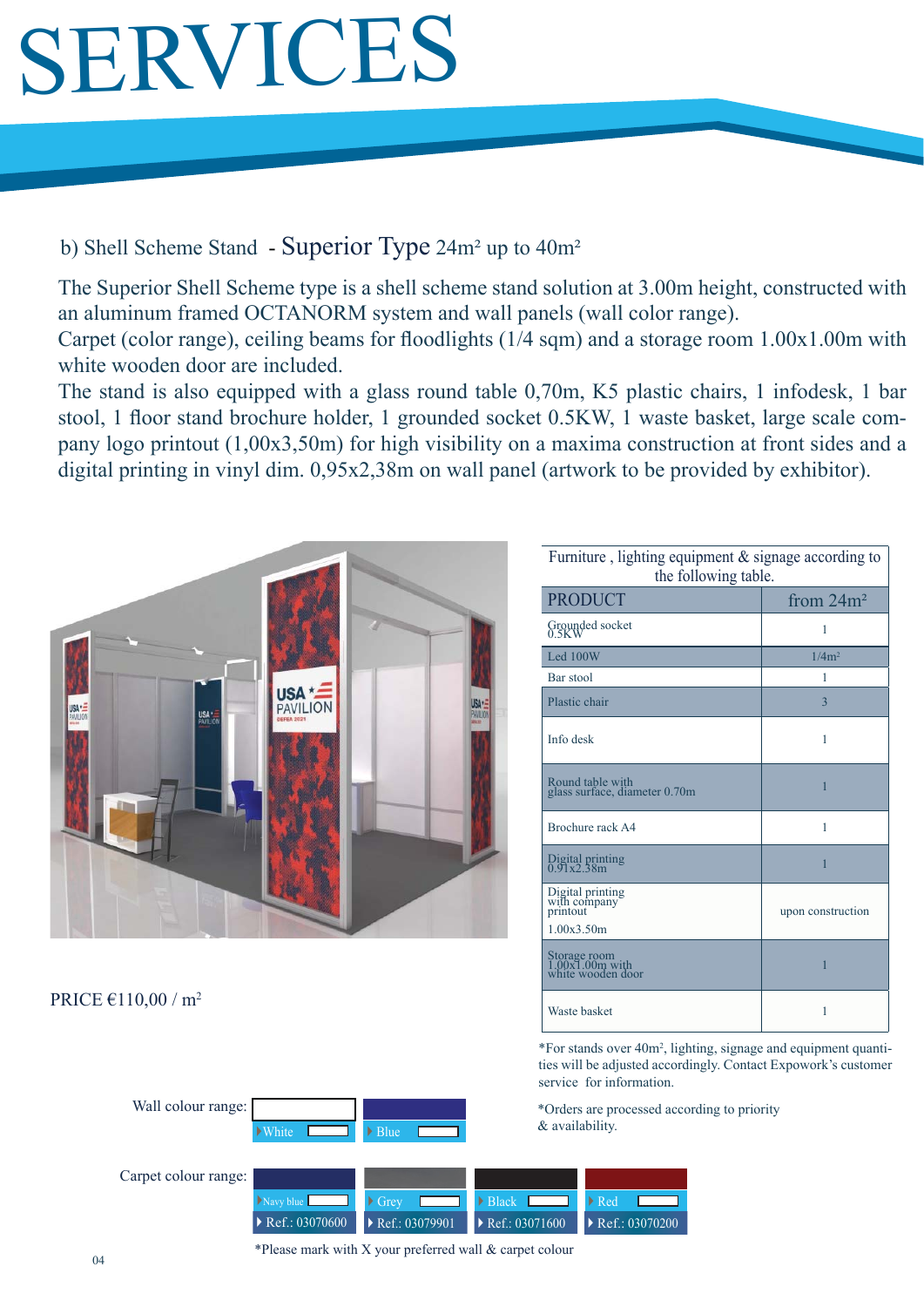| (if available) |  |
|----------------|--|
|                |  |

### SHELL SCHEME STAND

| Superior Type $(24m^2 \text{ up to } 40m^2)$ |                    |                                      |                |              |
|----------------------------------------------|--------------------|--------------------------------------|----------------|--------------|
| <b>DESCRIPTION</b>                           |                    | PRICE /m <sup>2</sup> ( $\epsilon$ ) | m <sup>2</sup> | <b>VALUE</b> |
| Shell scheme stand - Superior                |                    | 110,00                               |                |              |
|                                              | NET VALUE          |                                      |                |              |
|                                              | VAT 24%            |                                      |                |              |
|                                              | <b>TOTAL VALUE</b> |                                      |                |              |





\*Shell scheme stands are delivered clean in the morning of 05/05/2023. After that date the exhibitor shall take care for the cleaning of the booth.

\*\*Free booth's construction cancelation up to 14/04/2023. From then on a 50% fee will be charged to exhibitors up to 23/04/2023. From 24/04/2023. he exhibitors will be charged with the total amount of booth's construction.

\*\*\*Ground socket included in package does not operate on a 24h basis.

| To confirm your order, please send this form via: fax +30 210 3542999 or email: defea@expowork.gr<br>before 27/03/2023<br>You are kindly requested to settle your account no later than 28/04/2023.                                                                                                                                                                                                   | Authorised by     |
|-------------------------------------------------------------------------------------------------------------------------------------------------------------------------------------------------------------------------------------------------------------------------------------------------------------------------------------------------------------------------------------------------------|-------------------|
| Payments methods:                                                                                                                                                                                                                                                                                                                                                                                     | Full name:        |
| <b>MASTERCARD</b><br>DINERS <sub>I</sub><br><b>VISA</b><br>1. Credit card                                                                                                                                                                                                                                                                                                                             | Position:         |
| 2. Bank Transfer to the following account:<br><b>EXPOWORK S.A. INTEGRATED EXHIBITION &amp; CONGRESS SYSTEMS</b><br>PIRAEUS BANK, Bank Address: 18, AGGELAKI STR. 546 21 THESSALONIKI<br>Tel: +30 2310 271352  Fax: +30 2310 281813<br>EURO A/C no: IBAN GR 8401 7220 2000 5202 018 199-548<br>Bank SWIFT Code: PIRBGRAA PIK<br>(the customer is liable for any bank transfer expenses that may arise) | Date:             |
| 3. Invoices are issued in Greek and distributed during the exhibition.                                                                                                                                                                                                                                                                                                                                | Signature & Stamp |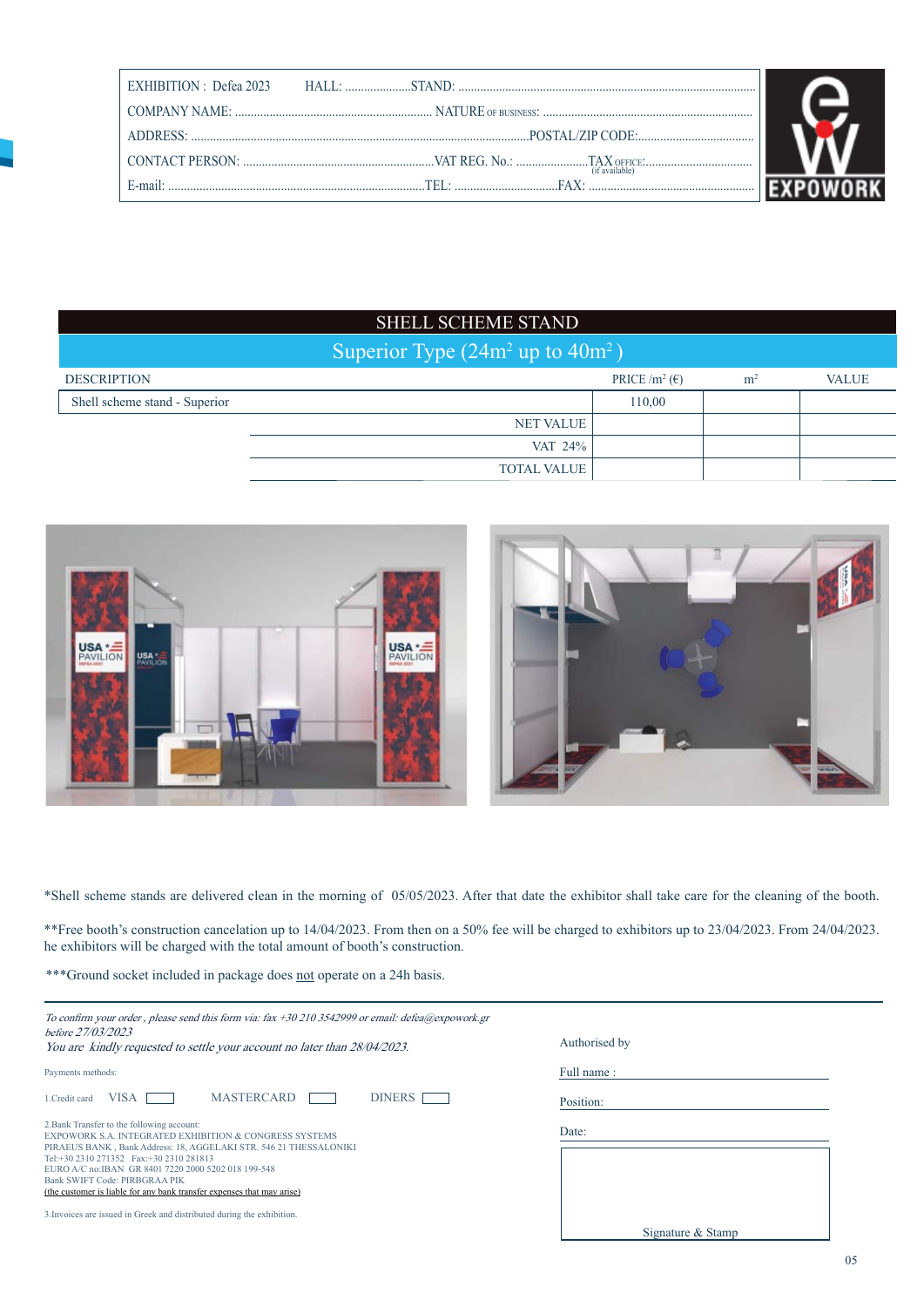# SERVICES

### c) Shell Scheme Stand - Surface Type 15m² up to 40m²

The Surface Shell Scheme type is a shell scheme stand solution at 3.00m height, constructed with a square aluminum framed OCTANORM system and wall panels.

Carpet and square ceiling beams for floodlights (1/4 sqm) are included.

The stand is also equipped with 3 wooden white chairs, 1 round glass table 0.90 m, 1 bar stool, 1 info desk with company logo dim. 0.40x0.48m, 1 waste basket, 1 grounded socket 0.5KW, digital printings on framed canvas with full coverage of two adjacent walls (dimensions available upon construction) and digital printing on pvc dim. 1.50x0.35m with company name at the main entrance of the booth (artwork to be provided by exhibitor).



#### PRICE  $\epsilon$ 120,00 / m<sup>2</sup>

| Furniture, lighting equipment $\&$ signage according to<br>the following table. |                   |  |
|---------------------------------------------------------------------------------|-------------------|--|
| <b>PRODUCT</b>                                                                  | from $15m^2$      |  |
| Grounded socket<br>0.5KW                                                        | 1                 |  |
| Led $100W$                                                                      | $1/4m^2$          |  |
| Bar stool                                                                       | 1                 |  |
| Wooden white chair                                                              | 3                 |  |
| Info desk with company printout<br>0.40x0.48m                                   | 1                 |  |
| Round table with<br>glass surface, diameter 0.90m                               | 1                 |  |
| Digital printings with company printout                                         | upon construction |  |
| Digital printing<br>on pvc 1,50x0,35                                            | upon construction |  |
| Waste basket                                                                    | 1                 |  |

\*For stands over 40m2 , lighting, signage and equipment quantities will be adjusted accordingly. Contact Expowork's customer service for information.

\*Orders are processed according to priority & availability.